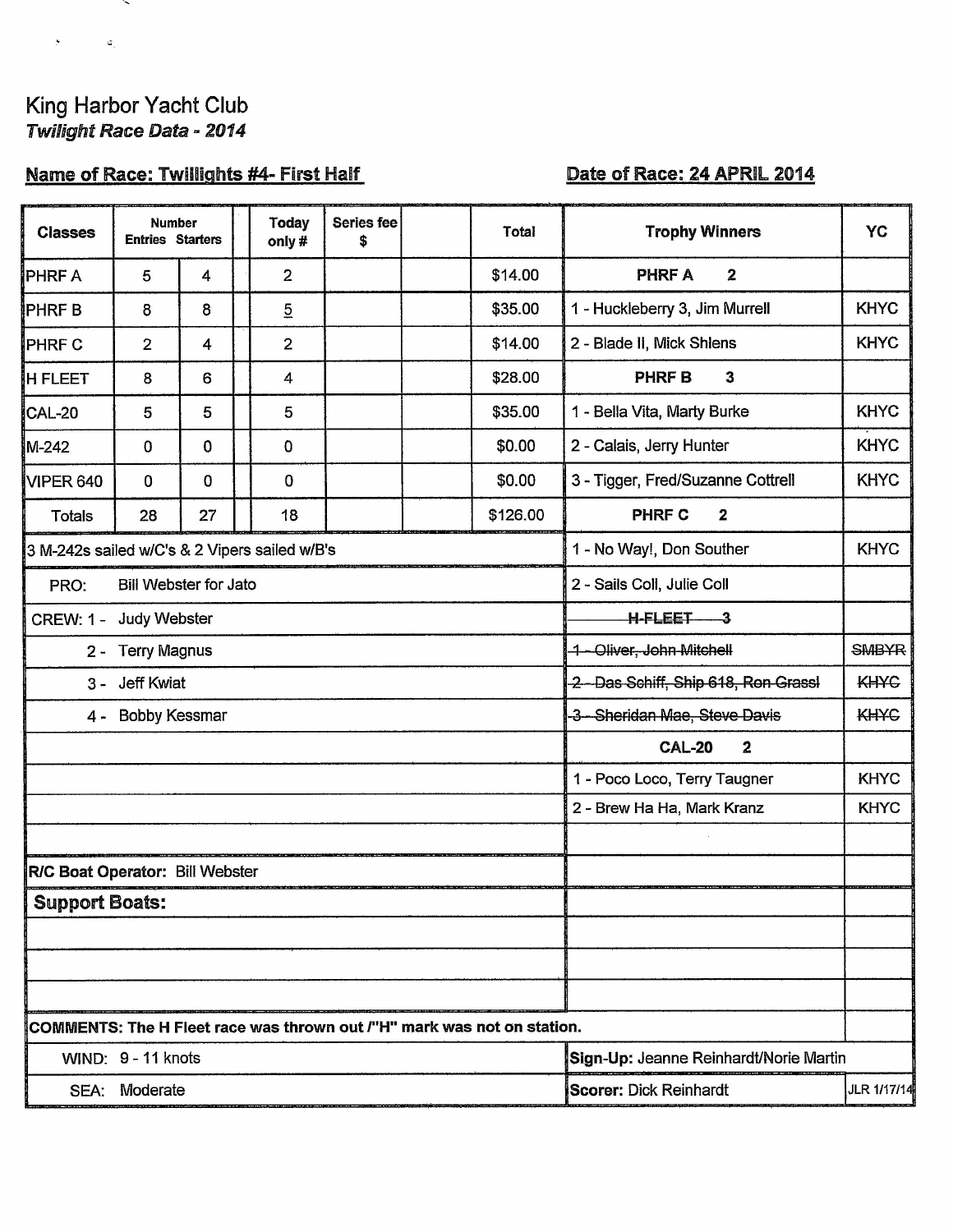### **2014 KHYC TWILIGHTS #4**

#### **KING HARBOR YACHT CLUB**

Race Date: 24 Apr 2014

Wind Speed: 9-11 kn

#### PRO: Bill Webster

|               | Div<br><b>Rank</b> | OvAl           | Rank Sail No. | <b>Boat Name</b>        | <b>Owner / Skipper</b>            | $_{\text{Club}}$ | <b>Rating</b>  | Finish<br><b>Time</b> | <b>Elapsed</b><br><b>Time</b> | <b>Corrected</b><br><b>Time</b> | <b>Boat Type</b>  |
|---------------|--------------------|----------------|---------------|-------------------------|-----------------------------------|------------------|----------------|-----------------------|-------------------------------|---------------------------------|-------------------|
| PHRF-A        |                    |                |               | PHRF Time on Distance / | Start Time 18:20:00 / Dist.4.70 n |                  |                |                       |                               |                                 |                   |
|               | 1                  | 14             | 888           | Huckleberry3 (826)      | Jim Murrell                       | <b>CBYC</b>      | $\overline{0}$ | 18:58:54              | 00:38:54                      | 00:38:54                        | Farr 40           |
|               | $\overline{2}$     | 15             | 37            | Blade II $(**)$         | Mick Shlens                       | <b>KHYC</b>      | $\overline{0}$ | 18:59:16              | 00:39:16                      | 00:39:16                        | Far <sub>40</sub> |
|               | 3                  | 18             | 4417          | DistracXion $[**]$      | Jeffrey Coyle                     | KHYC             | 36             | 19:02:53              | 00:42:53                      | 00:40:04                        | $XP-44$           |
|               | $\overline{4}$     | 19             | 11165         | Stampede                | Glenn Griley                      | <b>KHYC</b>      | 42             | 19:03:50              | 00:43:50                      | 00:40:33                        | J 111             |
| <b>PHRF-B</b> |                    |                |               | PHRF Time on Distance / | Start Time 18:25:00 / Dist.3.90 n |                  |                |                       |                               |                                 |                   |
|               |                    | $8\,$          | 56136         | Bella Vita [*]          | Marty Burke                       | <b>KHYC</b>      | 81             | 19:03:03              | 00:38:03                      | 00:32:47                        | Ben 36.7          |
|               | $\overline{2}$     | 9              | 46575         | Calais                  | Jerry Hunter                      | <b>KHYC</b>      | 81             | 19:03:35              | 00:38:35                      | 00:33:19                        | Dencho 33         |
|               | 3                  | 10             | 42757         | Tigger $(*)$            | Fred & Suzanne Cottrell           | <b>KHYC</b>      | 84             | 19:04:41              | 00:39:41                      | 00:34:13                        | J 33              |
|               | 4                  | 11             | 87309         | Priorities [*]          | Bob Cole                          | <b>KHYC</b>      | 99             | 19:06:12              | 00:41:12                      | 00:34:46                        | Olson 30          |
|               | 5                  | 12             | 46192         | H <sub>2</sub> Blue     | Ross Moore                        | <b>RBYC</b>      | 108            | 19:07:05              | 00:42:05                      | 00:35:04                        | J 92              |
|               | 6                  | 13             | 151           | Kite Runner             | Rupert Nuttal-Smith               | <b>KHYC</b>      | 111            | 19:10:24              | 00:45:24                      | 00:38:11                        | Viper 640         |
|               | 7                  | 16             | 87027         | <b>Flying Dutchman</b>  | Rudy Van Kreuningen               | <b>KHYC</b>      | 93             | 19:11:02              | 00:46:02                      | 00:39:59                        | Hobie 33          |
| <b>DNF</b>    | 9                  | 28             | 60            | Tensor                  | John Selman                       | <b>KHYC</b>      | 111            |                       |                               |                                 | Viper 640         |
| PHRF-C        |                    |                |               | PHRF Time on Distance / | Start Time 18:30:00 / Dist.2.70 n |                  |                |                       |                               |                                 |                   |
|               |                    | 3              | 28124         | No Way $!$ (*)          | Don Souther                       | <b>KHYC</b>      | 138            | 19:02:25              | 00:32:25                      | 00:26:12                        | $B-25$            |
|               | $\overline{2}$     | $\overline{4}$ | 207           | Sails Coll (*)          | Julie Coll                        | <b>KHYC</b>      | 150            | 19:03:25              | 00:33:25                      | 00:26:40                        | Martin 242        |
|               | 3                  | 5              | 87358         | Sunday Flyer            | Ski Tarnosky                      | KHYC             | 150            | 19:05:22              | 00:35:22                      | 00:28:37                        | Martin 242        |
|               | 4                  | 7              | 46522         | Pau Hanna               | Dorian Harris                     | KHYC             | 163            | 19:09:39              | 00:39:39                      | 00:32:19                        | Martin 242        |